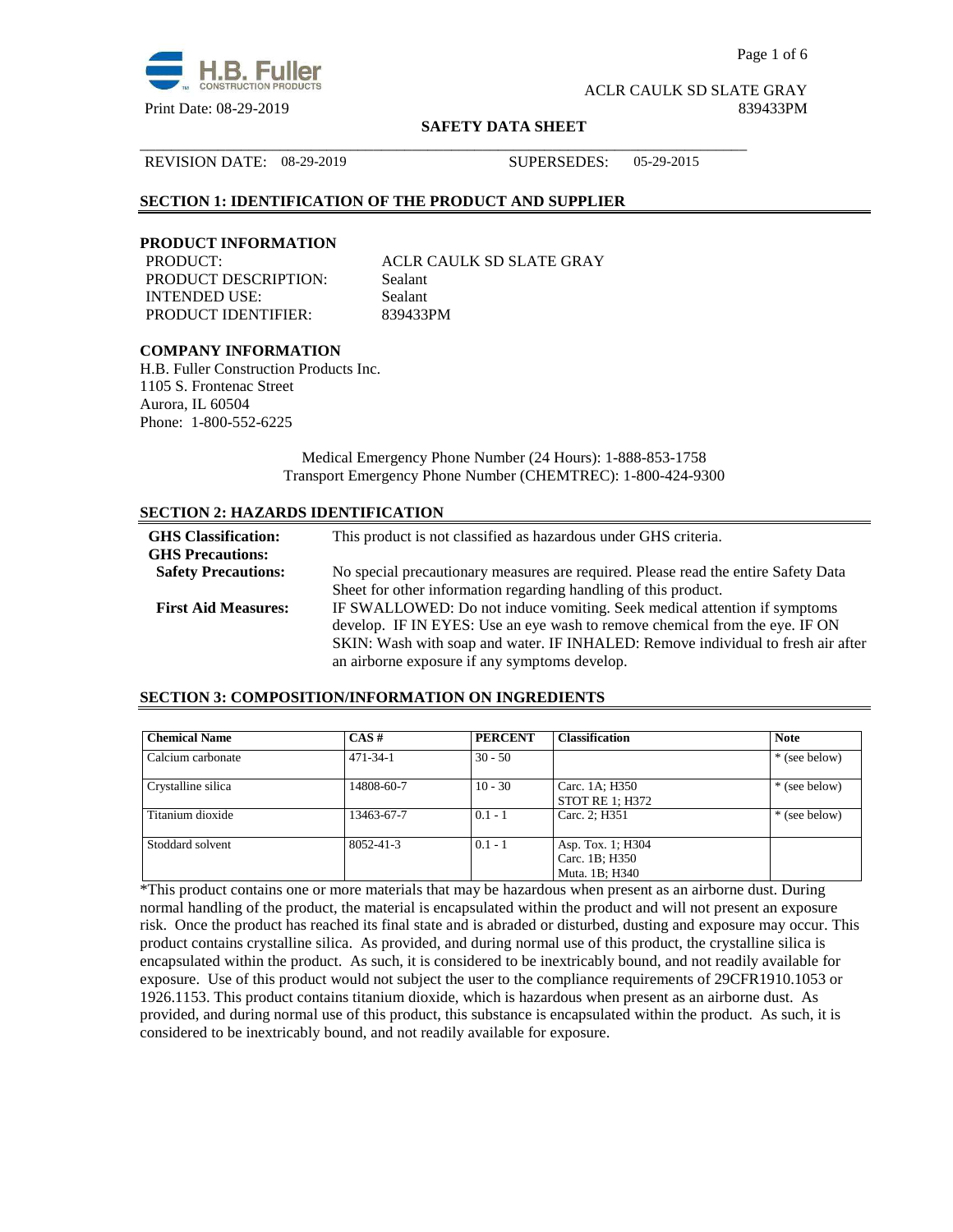

#### **SAFETY DATA SHEET**

Unlisted ingredients are not 'hazardous' per the Occupational Safety and Health Administration Hazard Communication Standard (29 CFR 1910.1200) and/or are not found on the Canadian Workplace Hazardous Materials Information System ingredient disclosure list. See Section 8 for exposure limit guidelines.

\_\_\_\_\_\_\_\_\_\_\_\_\_\_\_\_\_\_\_\_\_\_\_\_\_\_\_\_\_\_\_\_\_\_\_\_\_\_\_\_\_\_\_\_\_\_\_\_\_\_\_\_\_\_\_\_\_\_\_\_\_\_\_\_\_\_\_\_\_\_\_\_\_\_\_\_\_\_

## **SECTION 4: FIRST AID MEASURES**

 IF IN EYES: Use an eye wash to remove a chemical from your eye regardless of the level of hazard. Flush the affected eye for at least twenty minutes. Tilt the head to prevent chemical from transferring to the uncontaminated eye. Seek medical advice after flushing.

IF ON SKIN: Wash with soap and water. Get medical attention if irritation develops or persists.

IF INHALED: Remove to fresh air. Call a physician if symptoms persist.

IF SWALLOWED:Do not induce vomiting. Seek medical attention if symptoms develop. Provide medical care provider with this MSDS.

## **SECTION 5: FIRE FIGHTING MEASURES**

EXTINGUISHING MEDIA: Use water spray, foam, dry chemical or carbon dioxide. UNUSUAL FIRE AND EXPLOSION HAZARDS: There is a possibility of pressure buildup in closed containers when heated. Water spray may be used to cool the containers. SPECIAL FIRE FIGHTING INSTRUCTIONS: Persons exposed to products of combustion should wear selfcontained breathing apparatus and full protective equipment. HAZARDOUS COMBUSTION PRODUCTS: Carbon dioxide, Carbon monoxide

## **SECTION 6: ACCIDENTAL RELEASE MEASURES**

| <b>SPECIAL PROTECTION:</b>   | No health effects expected from the cleanup of this material if contact  |
|------------------------------|--------------------------------------------------------------------------|
|                              | can be avoided. Follow personal protective equipment recommendations     |
|                              | found in Section 8 of this SDS.                                          |
| <b>METHODS FOR CLEAN-UP:</b> | Avoid creating dusts. Cover material with absorbent and moisten and      |
|                              | collect for disposal.                                                    |
|                              | Dike if necessary, contain spill with inert absorbent and transfer to    |
|                              | containers for disposal. Keep spilled product out of sewers, watersheds, |
|                              | or water systems.                                                        |

Transport Emergency Phone Number (CHEMTREC): 1-800-424-9300

## **SECTION 7: HANDLING AND STORAGE**

Handling: Avoid unnecessary exposure. Avoid breathing material.

Storage: Store in a cool, dry place.Protect from freezing. Consult the Technical Data Sheet for specific storage instructions.

# **SECTION 8: EXPOSURE CONTROLS/PERSONAL PROTECTION**

| <b>EXPOSURE LIMITS:</b> |                    |                              |                                                                            |
|-------------------------|--------------------|------------------------------|----------------------------------------------------------------------------|
| <b>Chemical Name</b>    | Note               | <b>ACGIH EXPOSURE LIMITS</b> | <b>OSHA PEL</b>                                                            |
| Calcium carbonate       | $*$ (see<br>below) | No data available.           | $15 \text{ mg/m}$ 3 TWA (total dust); 5 mg/m3 TWA<br>(respirable fraction) |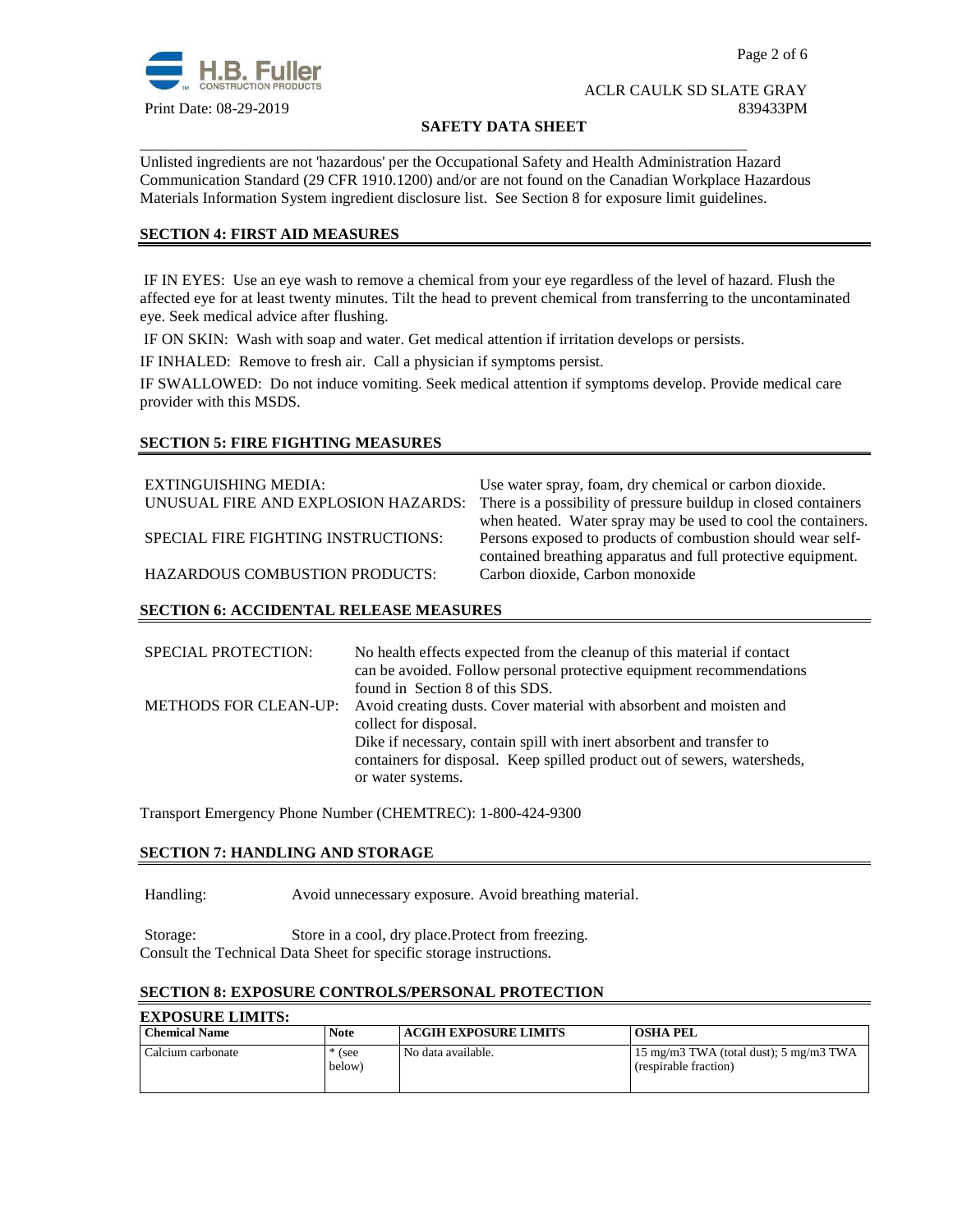

## **SAFETY DATA SHEET**

| Crystalline silica | $*$ (see<br>below) | 0.025 mg/m3 TWA (respirable particulate)<br>matter) | $((250)/(%SiO2 + 5)$ mppcf TWA<br>(respirable)); $((10)/(%SiO2 + 2)$ mg/m3<br>TWA (respirable)); $((30)/(%SiO2 + 2))$<br>$mg/m3$ TWA (total dust)) |
|--------------------|--------------------|-----------------------------------------------------|----------------------------------------------------------------------------------------------------------------------------------------------------|
| Titanium dioxide   | $*$ (see<br>below) | $10 \text{ mg/m}$ $3 \text{ TWA}$                   | 15 mg/m3 TWA (total dust)                                                                                                                          |
| Stoddard solvent   |                    | 100 ppm TWA                                         | 500 ppm TWA; 2900 mg/m3 TWA                                                                                                                        |

\*This product contains one or more materials that may be hazardous when present as an airborne dust. During normal handling of the product, the material is encapsulated within the product and will not present an exposure risk. Once the product has reached its final state and is abraded or disturbed, dusting and exposure may occur. This product contains crystalline silica. As provided, and during normal use of this product, the crystalline silica is encapsulated within the product. As such, it is considered to be inextricably bound, and not readily available for exposure. Use of this product would not subject the user to the compliance requirements of 29CFR1910.1053 or 1926.1153. This product contains titanium dioxide, which is hazardous when present as an airborne dust. As provided, and during normal use of this product, this substance is encapsulated within the product. As such, it is considered to be inextricably bound, and not readily available for exposure.

# **ENGINEERING CONTROL METHODS:**

| <b>VENTILATION:</b>                | General room ventilation might be required under normal conditions<br>of use.                                                                                                                                                                                       |
|------------------------------------|---------------------------------------------------------------------------------------------------------------------------------------------------------------------------------------------------------------------------------------------------------------------|
| <b>EYE PROTECTION:</b>             | Wear safety glasses when handling this product.                                                                                                                                                                                                                     |
| <b>SKIN PROTECTION:</b><br>GLOVES: | Not normally required. Wear chemically resistant gloves to prevent<br>prolonged or repeated contact.<br>Nitrile                                                                                                                                                     |
|                                    |                                                                                                                                                                                                                                                                     |
| <b>RESPIRATORY PROTECTION:</b>     | No respiratory protection required under normal conditions of use.<br>NIOSH approved air purifying respirator with dust/mist filter.<br>Respirators should be selected by and used following requirements<br>found in OSHA's respirator standard (29 CFR 1910.134). |

# **SECTION 9: PHYSICAL AND CHEMICAL PROPERTIES**

| PHYSICAL STATE:                   | Semi-solid                   |
|-----------------------------------|------------------------------|
| COLOR:                            | Gray                         |
| ODOR:                             | Neutral                      |
| <b>ODOR THRESHOLD:</b>            | Not established              |
| $pH$ :                            | 7.4                          |
| FREEZING/MELTING POINT (deg. C):  | Not established              |
| <b>BOILING POINT</b> (deg. C):    | Not established              |
| <b>FLASH POINT:</b>               | Non flammable                |
| <b>EVAPORATION RATE:</b>          | Not established              |
| FLAMMABILITY:                     | Not a flammable solid or gas |
| UPPER EXPLOSIVE LIMIT (% in air): | Not established              |
| LOWER EXPLOSIVE LIMIT (% in air): | Not established              |
| VAPOR PRESSURE (mm Hg):           | Not established              |
| <b>VAPOR DENSITY:</b>             | Not established              |
| WEIGHT PER GALLON (lbs.):         | 13.25                        |
| <b>SPECIFIC GRAVITY:</b>          | 1.590                        |
| <b>SOLUBILITY:</b>                | Not established              |
| OCTANOL/WATER COEFFICIENT:        | Not established              |
| <b>AUTOIGNITION TEMPERATURE:</b>  | Not established              |
| DECOMPOSITION TEMPERATURE:        | Not established              |
| VISCOSITY:                        | No data available.           |
| SOLIDS (% by weight):             | 81.2                         |
| VOC, weight percent               | 0.60                         |
|                                   |                              |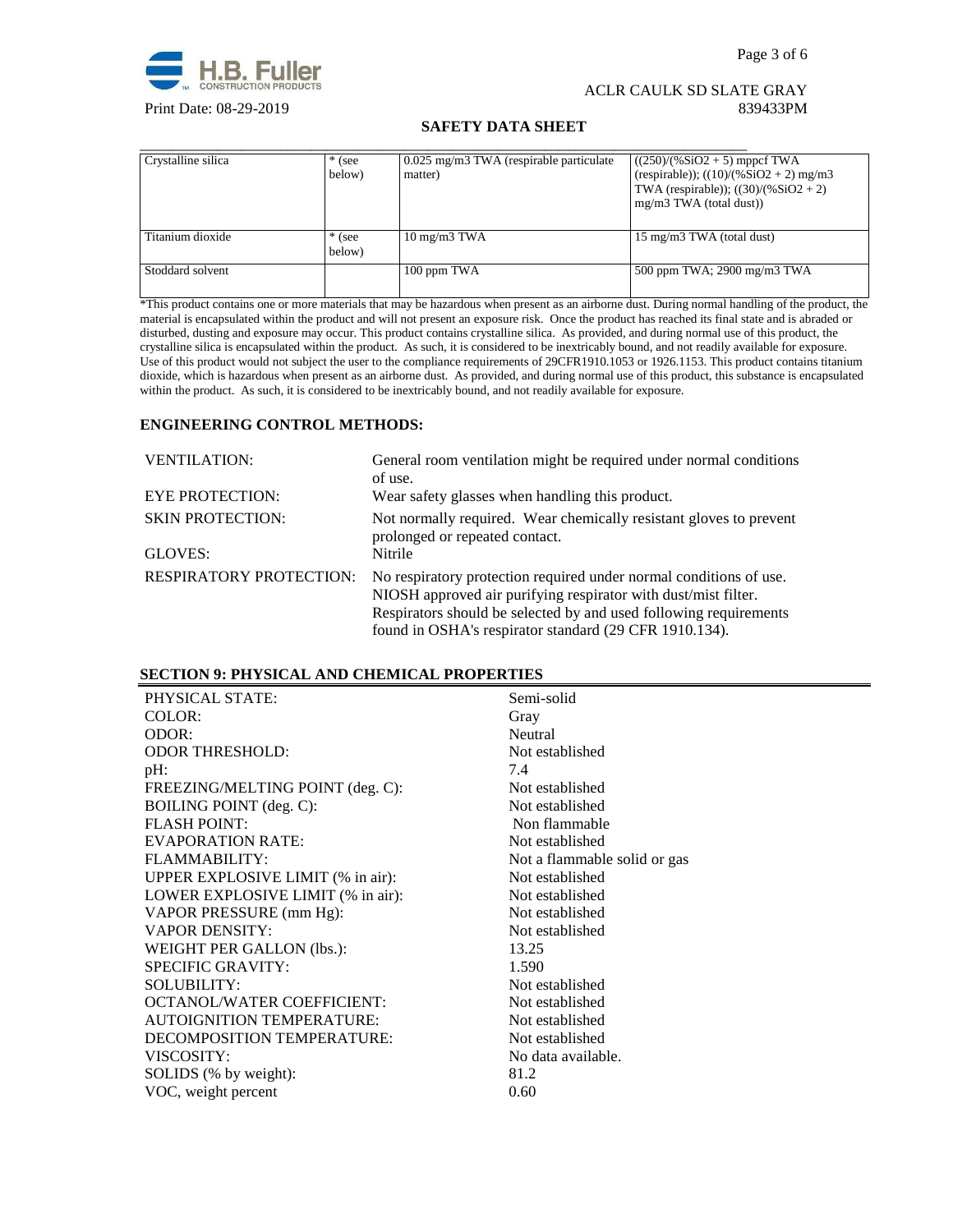

Page 4 of 6

### ACLR CAULK SD SLATE GRAY Print Date: 08-29-2019 839433PM

#### **SAFETY DATA SHEET**

\_\_\_\_\_\_\_\_\_\_\_\_\_\_\_\_\_\_\_\_\_\_\_\_\_\_\_\_\_\_\_\_\_\_\_\_\_\_\_\_\_\_\_\_\_\_\_\_\_\_\_\_\_\_\_\_\_\_\_\_\_\_\_\_\_\_\_\_\_\_\_\_\_\_\_\_\_\_

VOC, U.S. EPA Method 24, less water and exempt solvents (theoretically determined)

12g/liter of material

# **SECTION 10: STABILITY AND REACTIVITY**

STABILITY: STABILITY: CHEMICAL INCOMPATIBILITY: Not established HAZARDOUS POLYMERIZATION: Will not occur. HAZARDOUS DECOMPOSITION PRODUCTS: Carbon monoxide, carbon dioxide

## **SECTION 11: TOXICOLOGICAL INFORMATION**

#### **Component Toxicity / Toxicology Data:**

| COMPONENT NAME         | LD50/LC50                 |
|------------------------|---------------------------|
| Oxydipropyl dibenzoate | Oral LD50 Rat 3,914 mg/kg |
|                        |                           |

### **This product is a mixture. Unless noted, the information below is based on components.**

Skin corrosion / irritation: No irritation hazard in normal industrial use.

Serious eye damage / irritation :No irritation hazard in normal industrial use.

Respiratory / skin sensitization: No data available.

Germ cell mutagenicity: No data available.

Carcinogenicity: Contains a material that may cause cancer.

Reproductive toxicity: No data available.

Specific target organ toxicity-single exposure:No data available.

Respiratory irritation / Narcotic effects: No data available.

Specific target organ toxicity-repeated exposure:No data available.

Target organs potentially affected by exposure: Lungs Kidneys Central nervous system

Aspiration hazard: Not an aspiration hazard.

Medical Conditions Aggravated by Exposure: Lung disease, Kidney disease

## **SECTION 12: ECOLOGICAL INFORMATION**

| OVERVIEW:        | No ecological information available for this product. |
|------------------|-------------------------------------------------------|
| MOBILITY:        | No data available.                                    |
| PERSISTENCE:     | No data available.                                    |
| BIOACCUMULATION: | No data available.                                    |

### **This product has not been tested for ecological effects. Relevant information for components is listed below:**

| Component:         | <b>Ecotoxicity values:</b>                                                                          |
|--------------------|-----------------------------------------------------------------------------------------------------|
| No data available. | <b>Acute Toxicity (Fish):</b><br><b>Acute Toxicity (Daphnia):</b><br><b>Acute Toxicity (Algae):</b> |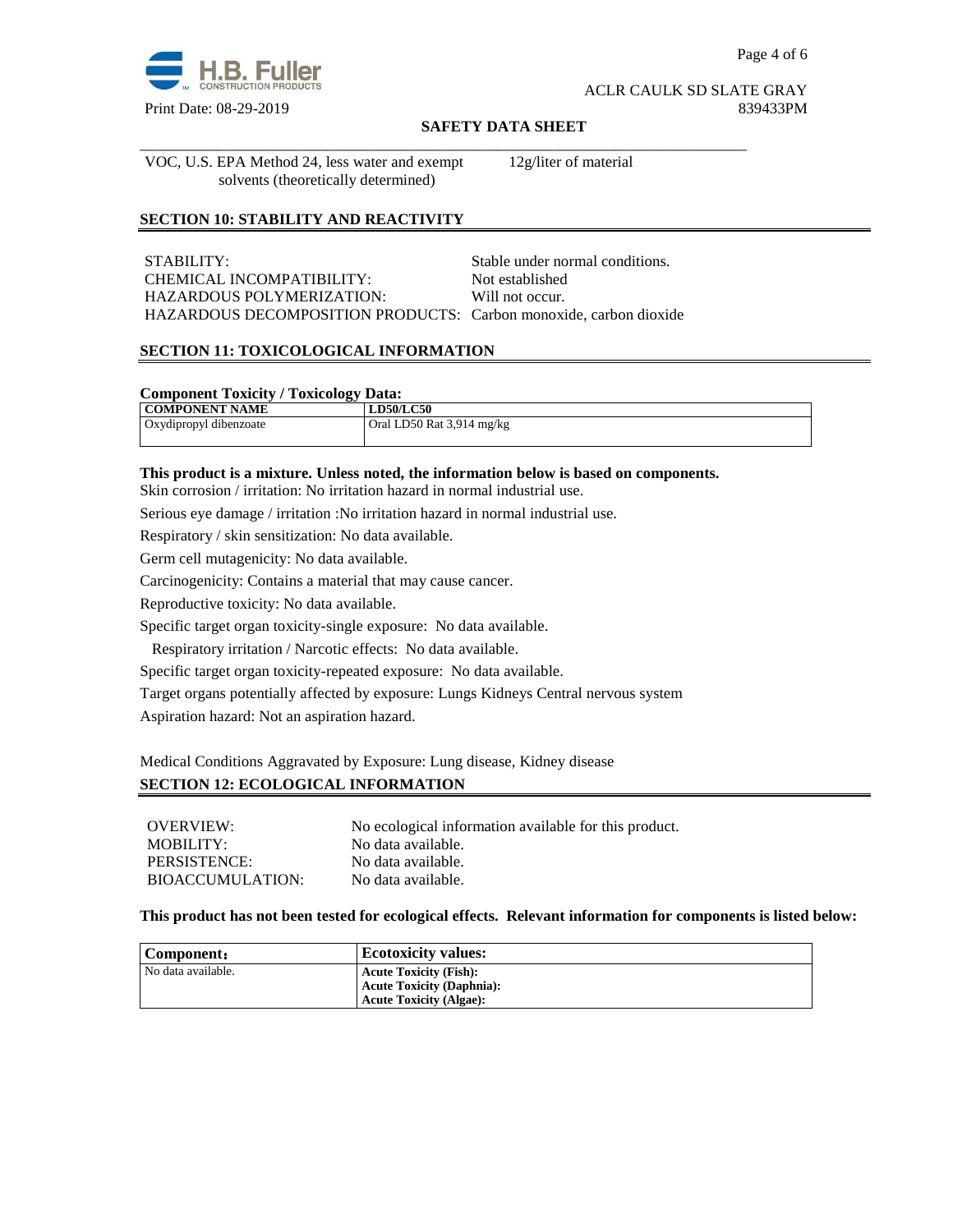

**SAFETY DATA SHEET**

\_\_\_\_\_\_\_\_\_\_\_\_\_\_\_\_\_\_\_\_\_\_\_\_\_\_\_\_\_\_\_\_\_\_\_\_\_\_\_\_\_\_\_\_\_\_\_\_\_\_\_\_\_\_\_\_\_\_\_\_\_\_\_\_\_\_\_\_\_\_\_\_\_\_\_\_\_\_

## **SECTION 13: DISPOSAL CONSIDERATIONS**

To the best of our knowledge, this product does not meet the definition of hazardous waste under the U.S. EPA Hazardous Waste Regulations 40 CFR 261. Solidify and dispose of in an approved landfill. Consult state, local or provincial authorities for more restrictive requirements.

# **SECTION 14: TRANSPORT INFORMATION**

Consult Bill of Lading for transportation information.

| US DOT: | <b>NOT REGULATED</b> |
|---------|----------------------|
| IATA:   | <b>NOT REGULATED</b> |

### **SECTION 15: REGULATORY INFORMATION**

**INVENTORY STATUS**  U.S. EPA TSCA: This product is in compliance with the Toxic Substances Control Act's

|                           | Inventory requirements.                                              |
|---------------------------|----------------------------------------------------------------------|
| <b>CANADIAN CEPA DSL:</b> | The components of this product are included on the DSL or are exempt |
|                           | from DSL requirements.                                               |
| EUROPEAN REACH:           | As a result of the introduction of REACH into Europe, this product   |
|                           | cannot be imported into Europe unless the REACH requirements are     |
|                           | met.                                                                 |
| <b>AUSTRALIA AICS:</b>    | This product is in compliance with the Australian Inventory of       |
|                           | Chemical Substances requirements.                                    |

If you need more information about the inventory status of this product call 651-236-5858.

This product may contain chemical substances that are regulated for export by various government agencies (such as the Environmental Protection Agency, the Bureau of Industry and Security, or the Drug Enforcement Administration, among others). Before exporting this product from the USA or Canada, we recommend you contact us at reg.request@hbfuller.com to request an export review.

## **FEDERAL REPORTING**

\*This product contains one or more materials that may be hazardous when present as an airborne dust. During normal handling of the product, the material is encapsulated within the product and will not present an exposure risk. Once the product has reached its final state and is abraded or disturbed, dusting and exposure may occur. This product contains crystalline silica. As provided, and during normal use of this product, the crystalline silica is encapsulated within the product. As such, it is considered to be inextricably bound, and not readily available for exposure. Use of this product would not subject the user to the compliance requirements of 29CFR1910.1053 or 1926.1153. This product contains titanium dioxide, which is hazardous when present as an airborne dust. As provided, and during normal use of this product, this substance is encapsulated within the product. As such, it is considered to be inextricably bound, and not readily available for exposure.

#### EPA SARA Title III Section 313

Unless listed below, this product does not contain toxic chemical(s) subject to the reporting requirements of section 313 of Title III of the Superfund Amendments and Reauthorization Act of 1986 (SARA) and 40 CFR part 372. EPA has advised that when a percentage range is listed the midpoint may be used to fulfill reporting obligations. **Chemical Name** CAS#  $\frac{6}{96}$ 

#### STATE REPORTING

Proposition 65, The Safe Drinking Water and Toxic Enforcement Act of 1986: